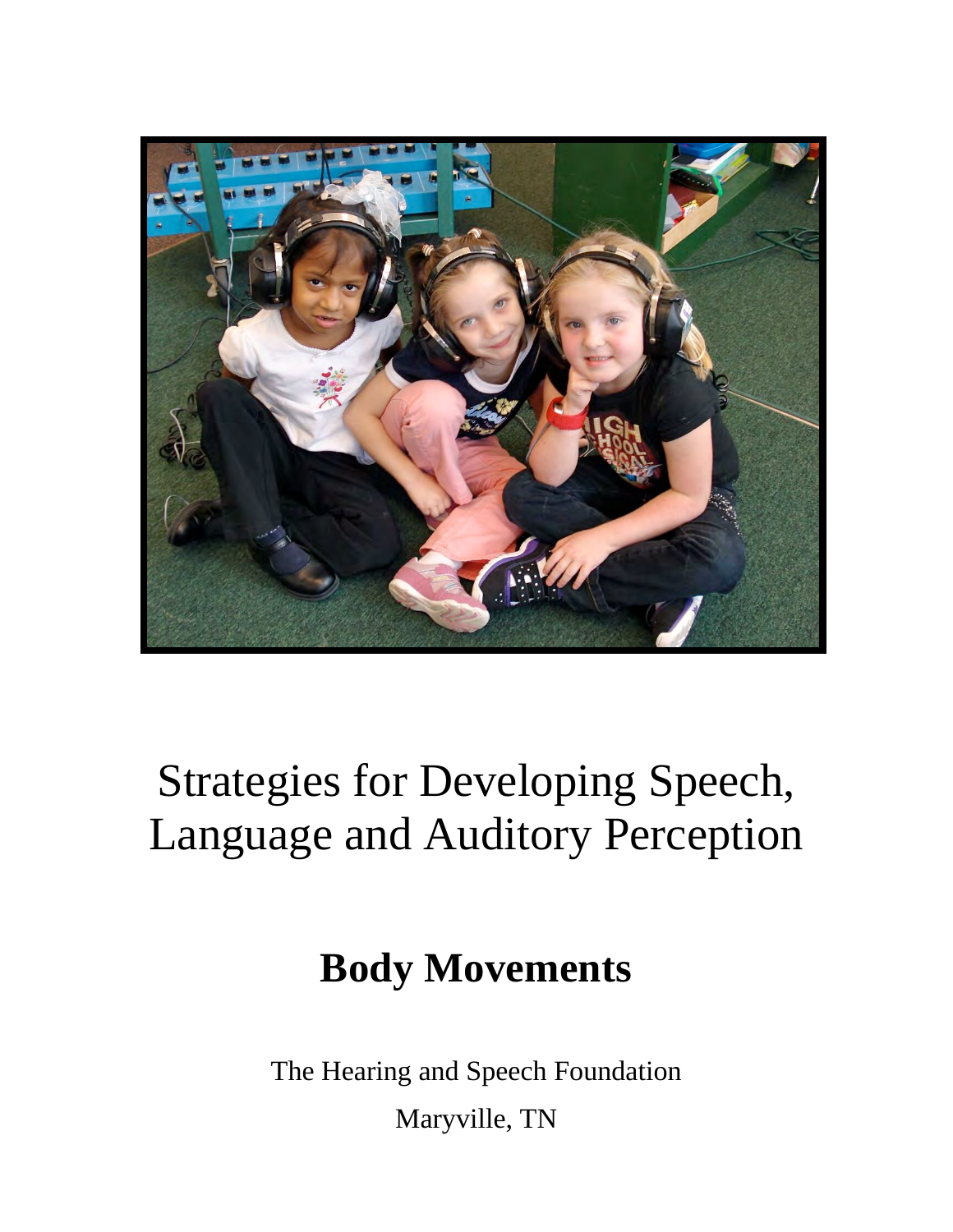## Strategies for Developing Speech, Language and Auditory Perception

**Body Movements** 

Developed by: Leslee H. Rook Verbotonal Trainer

The Hearing and Speech Foundation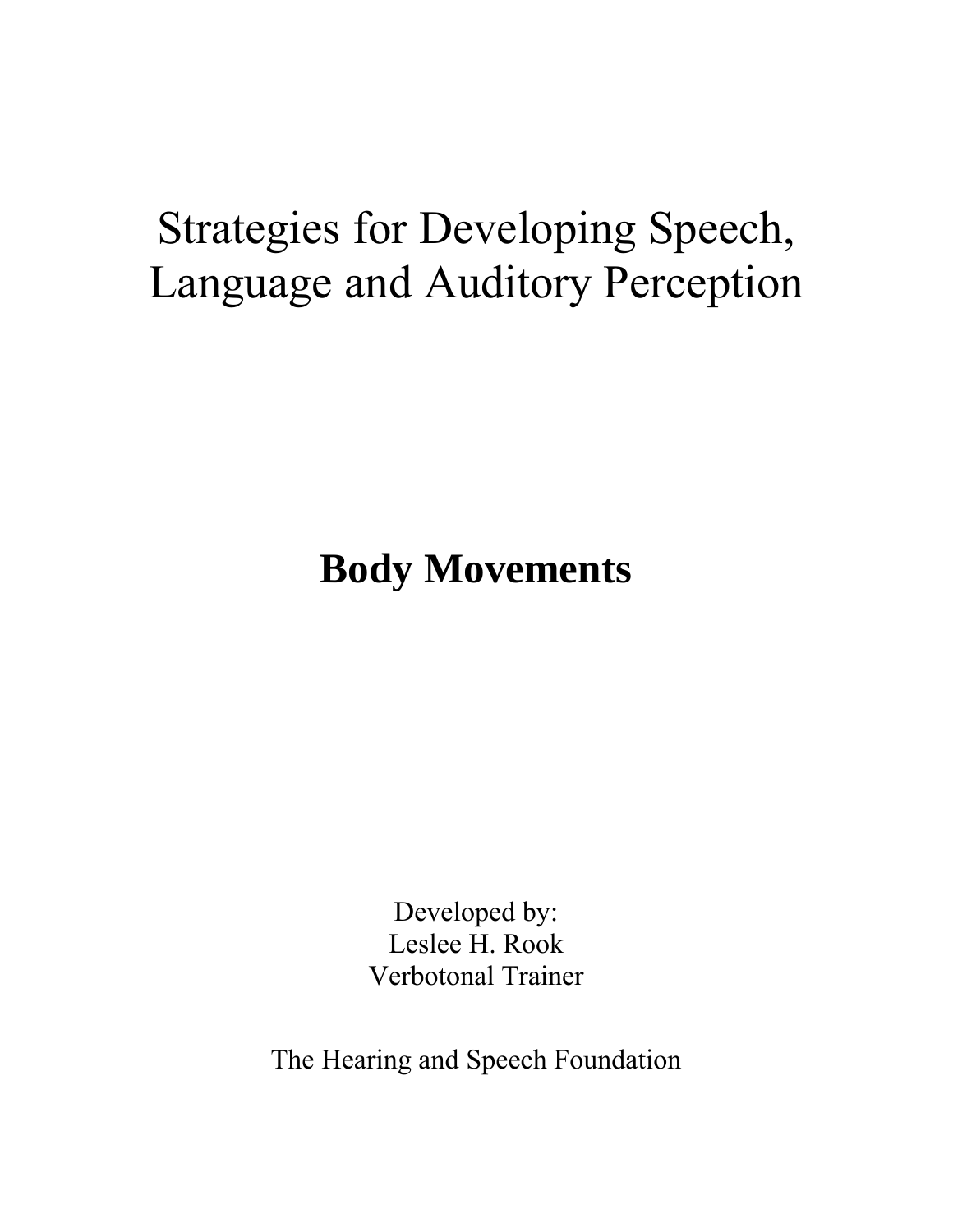#### **Acknowledgements**

*Several people knowledgeable in the Verbotonal System supported and contributed to the development of this training manual. Special thanks to:* 

*John Berry for his input into the theoretical aspects of the text;* 

*Fran Santore and Susie Robertson for proof reading the text and adding valuable suggestions;* 

*Jim Rose for keeping the project focused and well-directed;* 

*Allyson Dowell, Julie McCallie, Kathy Bennett, Stephanie Lechtenberg, and Sarah Canon for their willingness to be photographed demonstrating training techniques;* 

*Sarah Canon for inserting and formatting the pictures into the manual.* 

*Also deserving of our appreciation is Dr. Carl Asp for his life-long dedication to teaching the Verbotonal System and for his commitment to hearing-impaired individuals and the professionals who serve them.* 

*~* 

*A heartfelt appreciation is extended to The Hearing and Speech Foundation for its constant support and interest in serving the needs of individuals with communication disorders.* 

*~* 

The Hearing and Speech Foundation 1617 E. Broadway Avenue, Maryville, TN 37804 *www.HSFWeb.org info@handsf.org (865) 977-0981* 

*First Revision Copyright 2010 by The Hearing and Speech Foundation* 

*All rights reserved. No part of the contents of this book may be reproduced or transmitted in any form or by any means without the written permission of The Hearing and Speech Foundation.*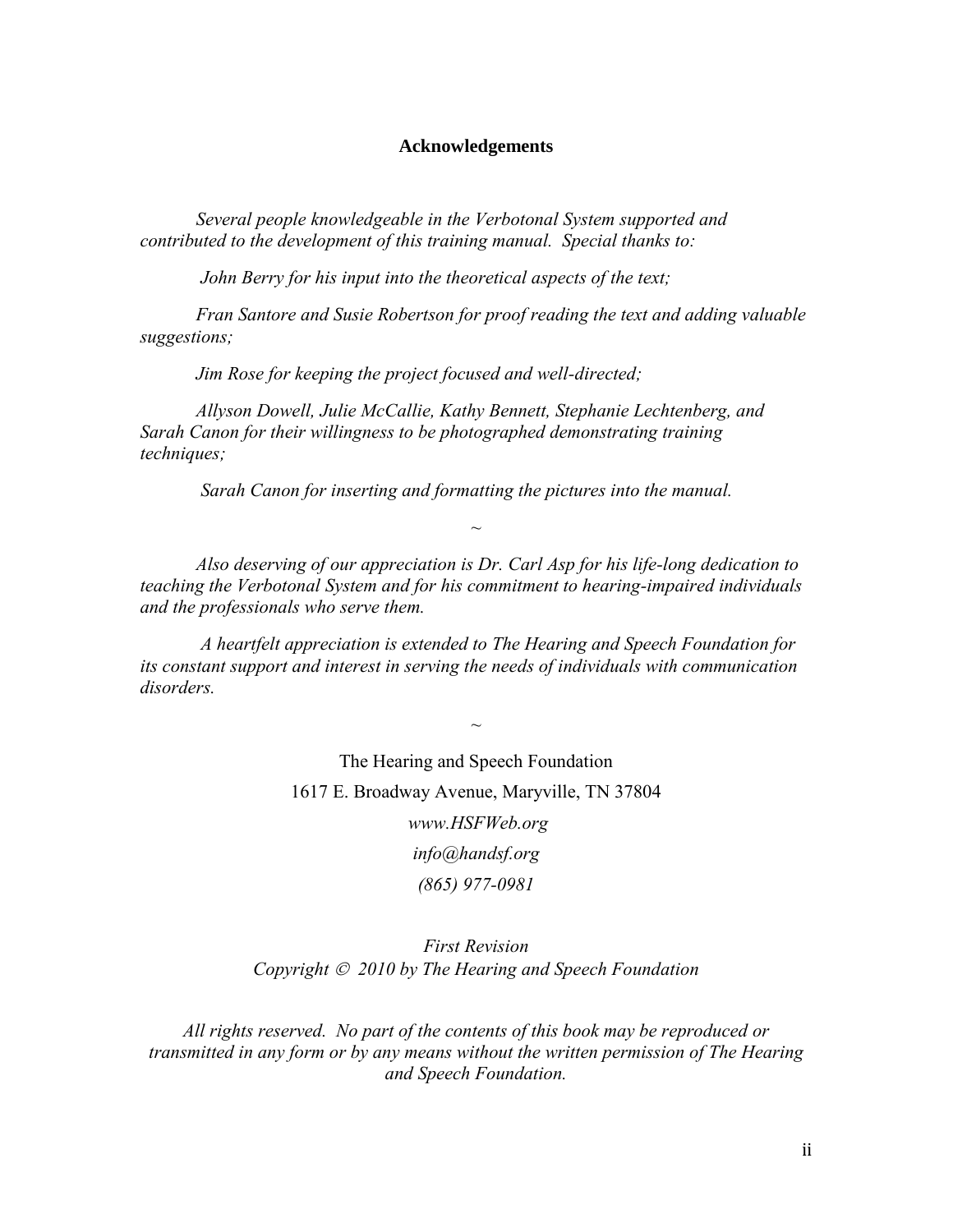## **CONTENTS**

#### **PART I: The Use of Movement in the Habilitation of Hearing- Impaired Children**

|                | <b>Historical Overview</b>                   |    |
|----------------|----------------------------------------------|----|
| 2              | Significance of Movement                     |    |
| 3              | The Unity of Movement and Speech             |    |
| 4              | The Objectives of Movement in Training       | 12 |
| 5 <sup>5</sup> | <b>Optimal Structures for Error Analysis</b> |    |
| 6              | Progressive Stages of Movements              |    |

### **PART II: The Physical Qualities of Body Movements**

| Introduction                                                  | 35 |
|---------------------------------------------------------------|----|
| Space and Direction of Movement<br>8                          | 38 |
| The Intensity of Movement<br>9                                | 42 |
| The Timing/Duration of Movement<br>10                         | 43 |
| The Tension of Movement<br>11                                 | 46 |
| 12 Descriptive Terms for Phonetic Movements                   | 49 |
| 13 Illustration of Phonetic Analysis of Phonemes and Movement | 51 |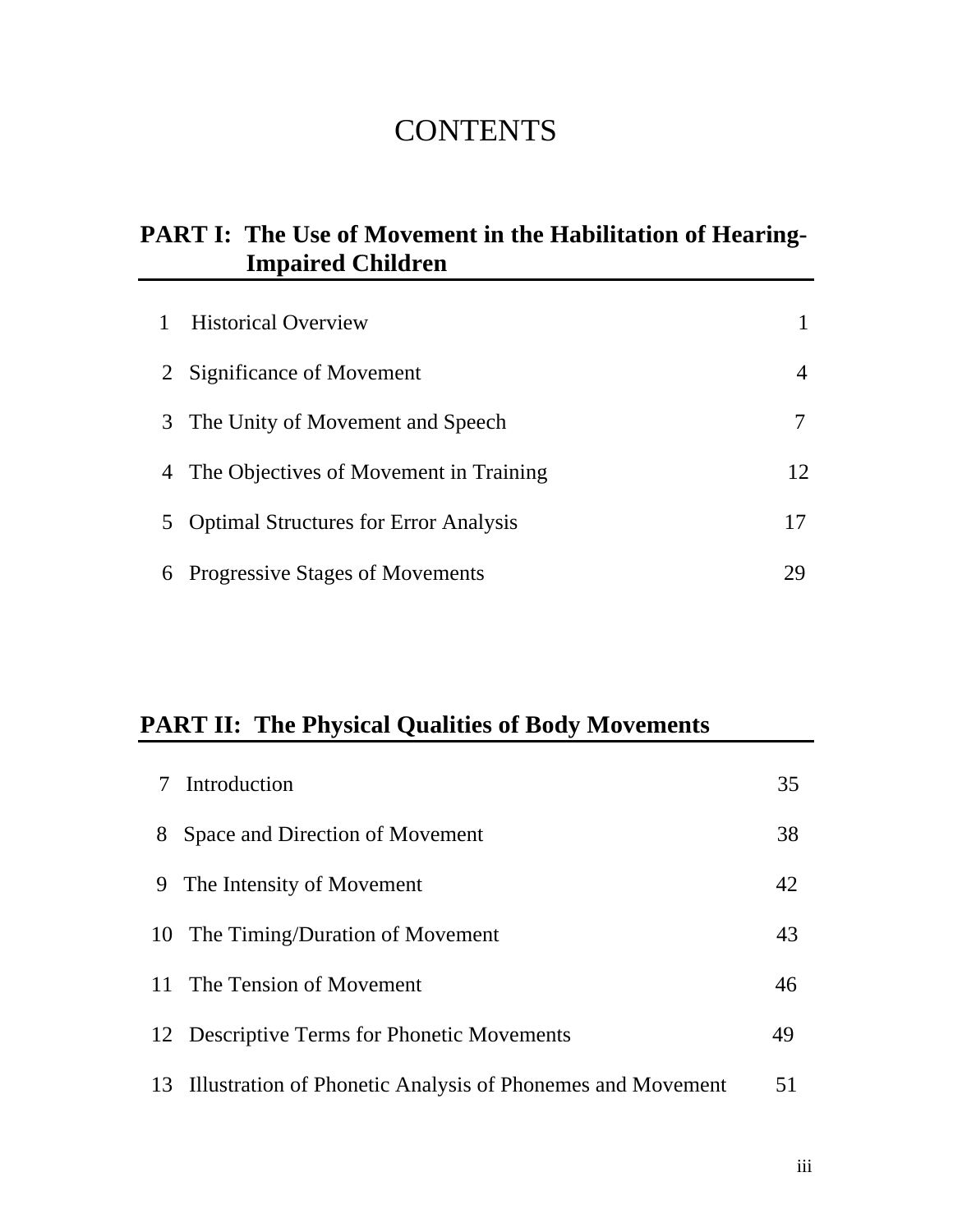#### *Contents*

## **PART III: Body Movement Training Vocabulary**

| 14 Body Movement Terms       | 59  |
|------------------------------|-----|
| 15 Correction Strategy Terms | 66. |

## **PART IV: Practical Application of Body Movements**

|    | 16 Psychomotor Activities: Parameter-Based Movements    |    |
|----|---------------------------------------------------------|----|
| 17 | Duration and Pause: Parameter-Based Movement Activities | 73 |
|    | 18 Intensity: Parameter-Based Activities                | 77 |
| 19 | Rhythm, Pause and Timing: Parameter-Based Activities    | 81 |
| 20 | <b>Rhythm Games</b>                                     | 83 |
|    | 21 Intonation: Parameter-Based Movement Activities      | 84 |
|    | 1 Voice Play                                            | 87 |
|    | 2 Situational Play with Intonation                      | 88 |

## **References** 91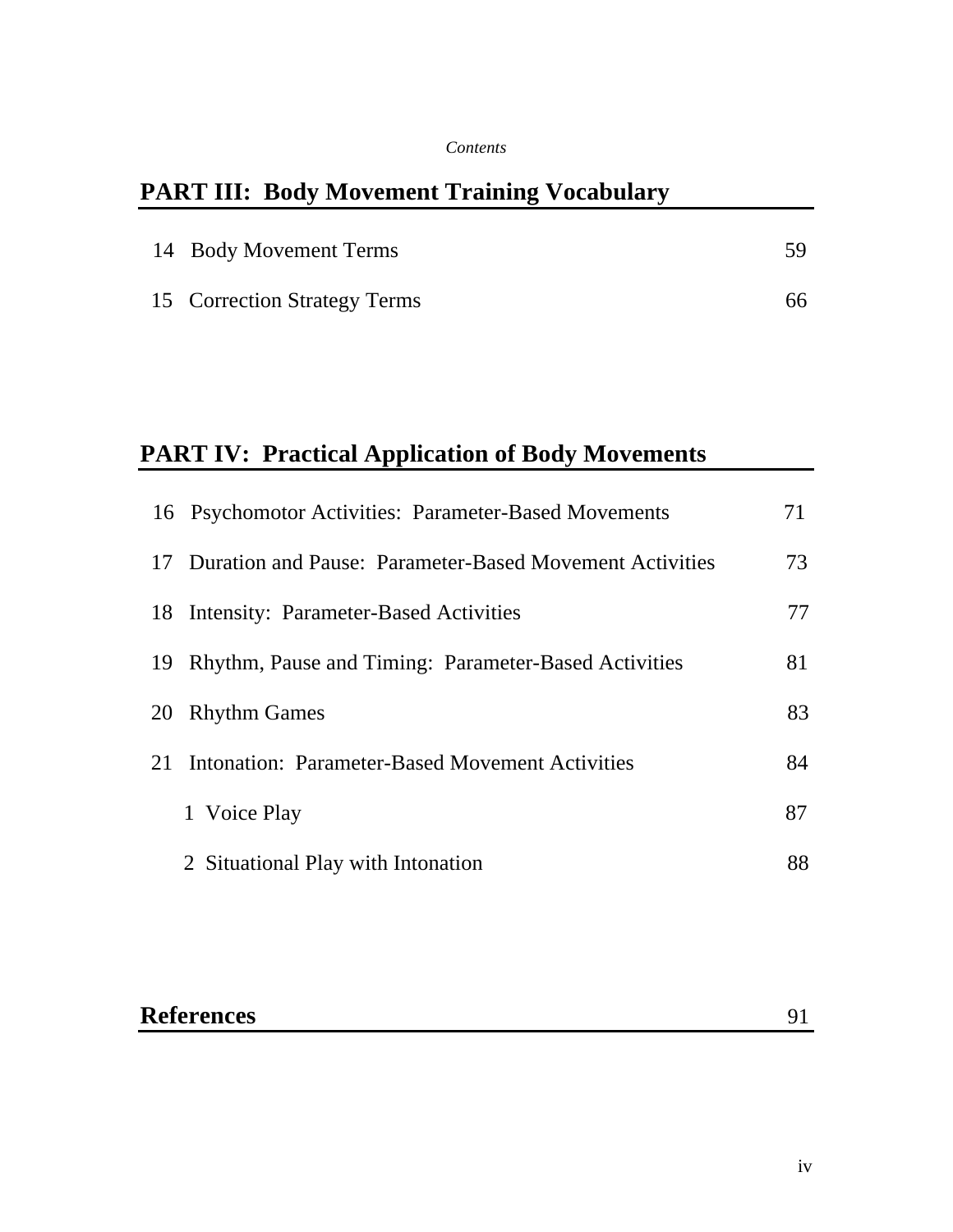#### Part II: The Physical Qualities of Body Movements

*"The quality of the movement must be equal to the quality of a particular sound, which means that they must correspond in their parameters of time, intensity and tension."*

Professor Vesna Pintar, 1991

#### **Introduction**

The following sections provide a brief description of the factors, or physical qualities that are inherent in the movement of the body. These factors are also components of the structural unit necessary for speech production. The *naturally occurring qualities of whole body movements* and *phonetic movements* used in training motor skills, speech parameters and specific speech sounds are:

- **Space and Direction**-----arm or leg placement or movement in relation to the body's core, or the position of the whole body in space; the general direction of whole or partial (limbs) body movement, sometimes referred to as direction of tension. It may also be described as the "melody" of movement, having the characteristics of intonation ( Pintar and Sakic, 1991).
- **Intensity**---------------------strength or "weight" of the movement
- **Time**--------------------------duration and speed; basis for rhythm
- **Tension**----------------------variations from relaxed to very tense, evident in all parts of the body.

A Verbotonal teacher is trained to understand the characteristics of the physical qualities inherent to movement (listed above) and the parameters of speech that these movements train in the speech of hearing-impaired children. One must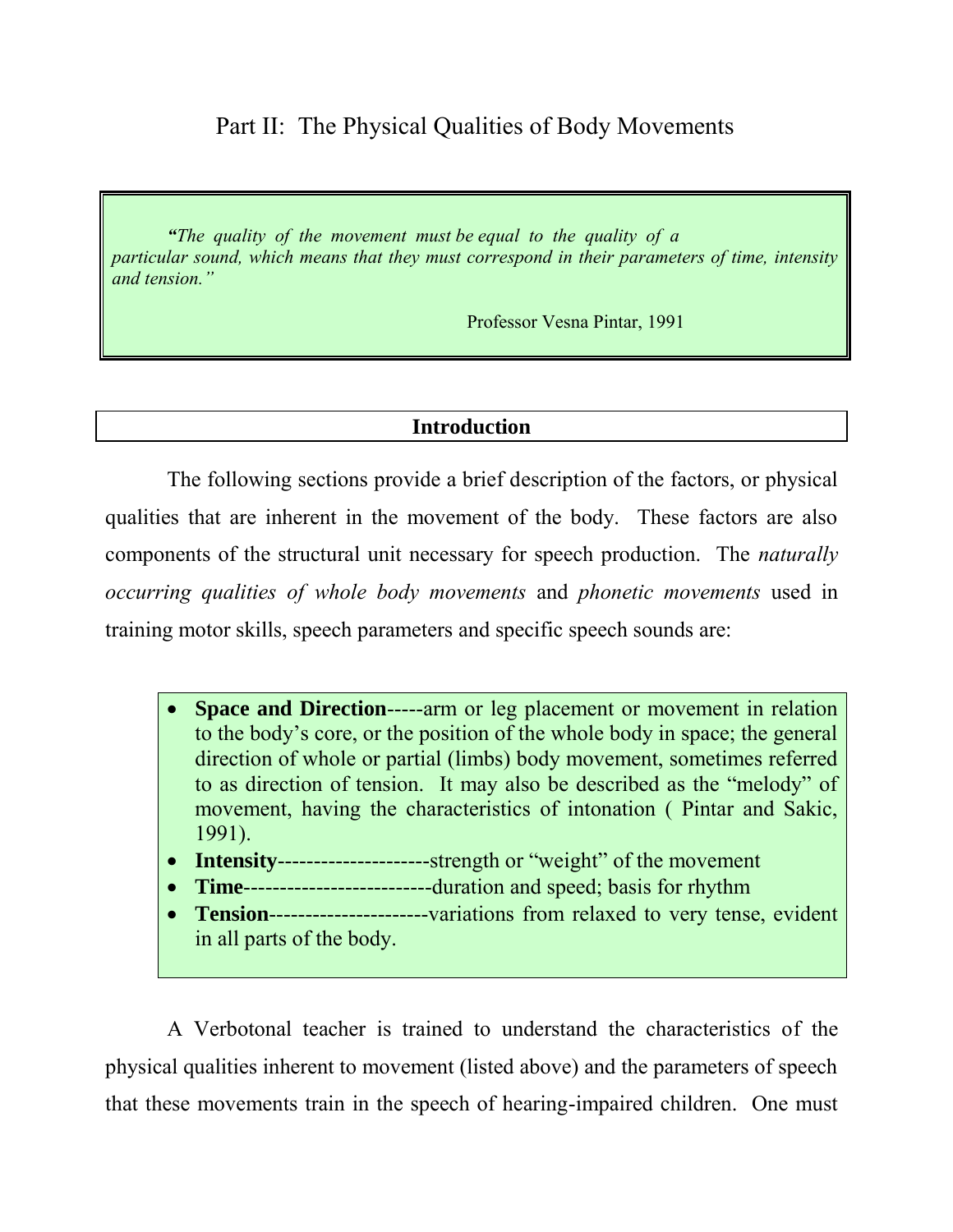remember, however, that not all qualities or factors of speech are physical qualities of a body movement. It is important to point out the acoustic parameters that are *not* inherent physical qualities of a body movement. One example of this is the parameter of *intonation.* Intonation is a quality of speech – one hears it in the speech pattern of others and one produces and controls it himself, mostly through auditory input. However, intonation is not a component or physical factor of the whole body movement itself, even though there is direction and height of a movement as there is with intonation. It is the body's *tension,* demonstrated by the *intensity, timing, and direction (or position) of movement,* that can affect the perception and production of intonation in a child with significant hearing loss. It is through imitating the teacher's timing, intensity and effort of movement as teacher and child both speak and move that creates the necessary amount of tension in the child's body and articulators, enabling him to auditorily and kinesthetically perceive and produce intonation changes in his vocalizations.

*Frequency*, or the perception of the *pitch (tonality)* of a sound, is another example of an acoustic parameter of speech that is not inherent in whole body movement, but it is trained by using a combination of the physical qualities of body movement to make that parameter more "perceivable" by the hearing-impaired child. For example, when stimulating the /ah/ sound with voice, phonetic movement and appropriate amplification, a teacher's initial movement portrays the *relaxed tension* and the *open position* of a normally produced /ah/ (short o sound). If the /ah/ is vocalized with a downward intonation change, the body movement also goes down in direction, which should decrease tension while maintaining a natural voice quality.

Compare this /ah/ that is :

• low-tonality (perception of frequency)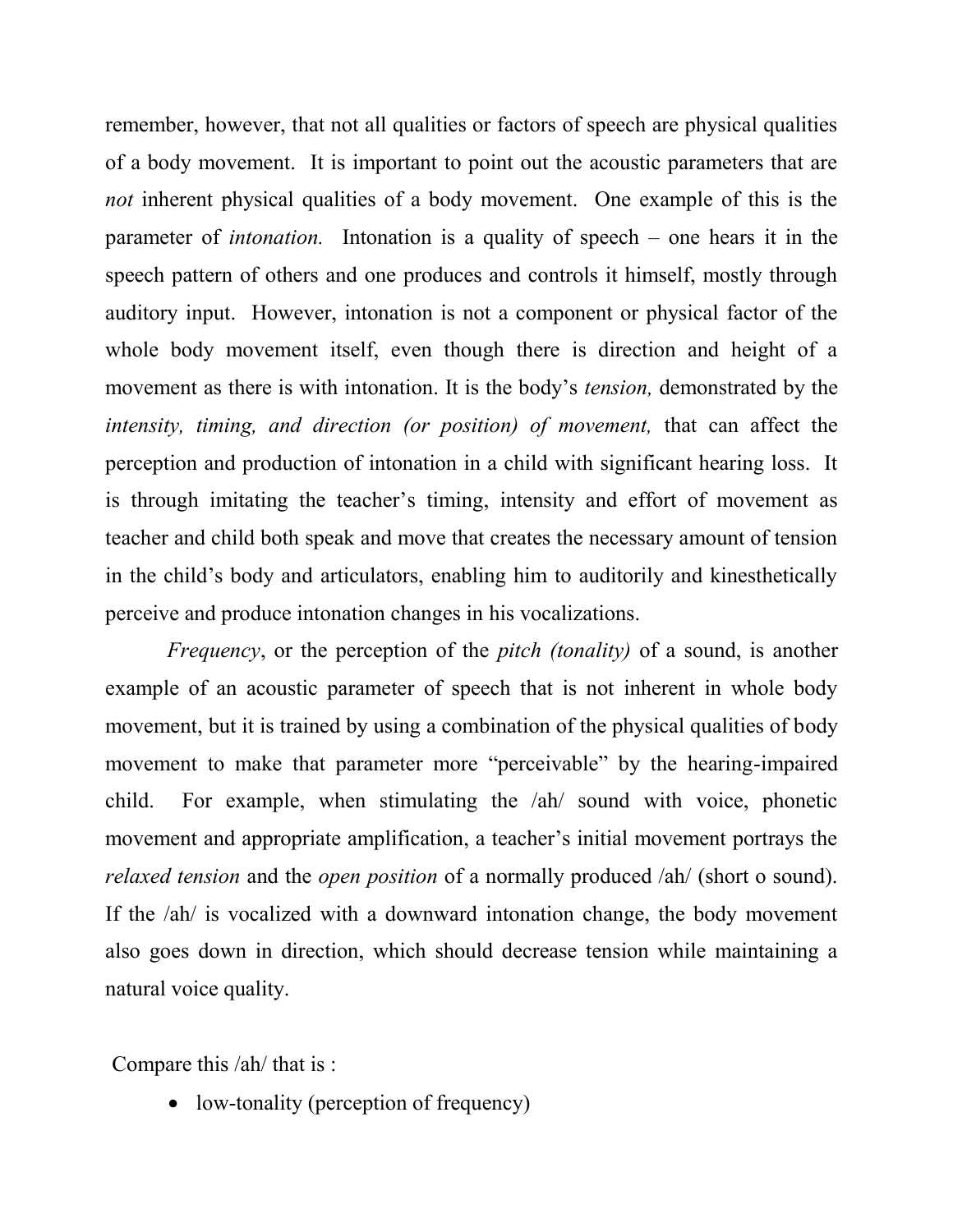- low-tension (physical quality of tension)
- open (physical position of arms and mouth)



- to another vowel such as an  $\overline{e}/$ , that is high-tonality (perception of frequency)
- more tense (physical quality of tension)
- more closed (position/ placement of body and articulators)

The hearing-impaired or deaf child uses his residual hearing to



distinguish the tonality of these vowels, and he can also be trained to discern the differences in the physical qualities of each tonality sound through movement. Therefore, in addition to auditory input, it is the *variation in the physical quality of* 

/ah/ and /ē/ *that helps define the tonality* differences of both sounds and affects the eventual auditory perception of both vowels.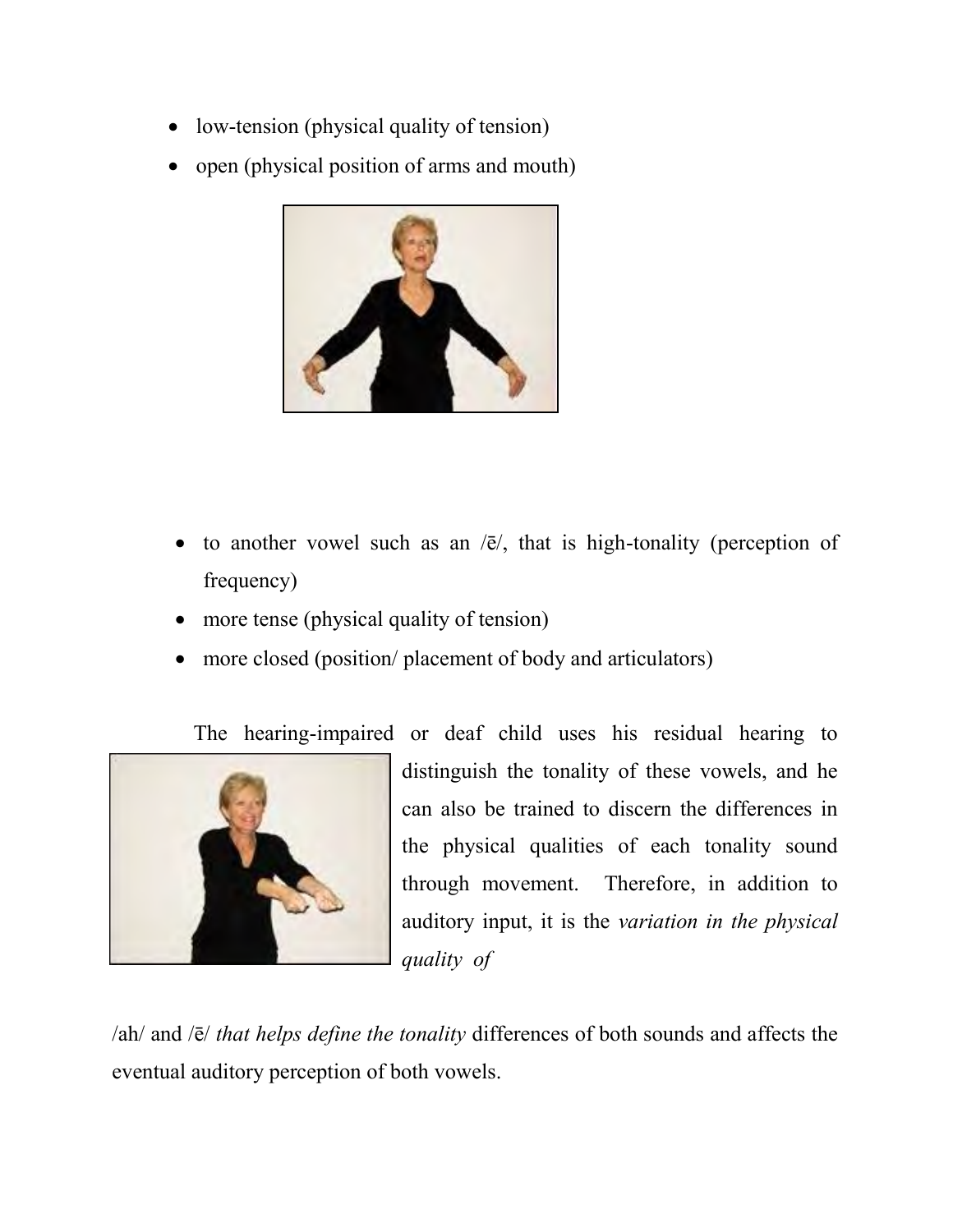In essence, *all roads lead to tension.* Tension is affected by intensity, timing, and position/direction of movement. In turn, tension affects intonation, tonality and voice quality. Timing (speed and duration) affects tension and is a component of rhythm. Rhythm is affected by pause, which is a parameter that also builds tension. Thus, it is easy to see how the physical qualities of whole body movement work simultaneously as an intertwined unit to affect the speech parameters that are portrayed via the articulators. Keeping in mind this continuous effect of the physical qualities of movement upon sound production, the primary goal must *always* be to enhance auditory perception and production of normal rhythm, intonation and phonemes within the context of meaningful speech and language.

#### **Space and Direction of Movement**

The factors of position and direction are inherent in whole body movements. There can be position with *no* movement, i.e., someone sitting perfectly still, but there *cannot be a movement without position*, a place in space. In this brief discussion of the body movement qualities of space and direction, the terms used will be simple and commonly understood. For example, a beginning or ending position of a movement can be "high", "low" or "mid-range". This can refer to the position of the entire body sitting vs. standing, or to the position of the arms reaching up or down. A movement position can begin or end "open" or "closed" or somewhere in between, as in the position of arms and legs in relation to each other and to the body's core. As the body movement changes its position, it follows a direct or indirect path, *thereby maintaining, increasing or decreasing tension.*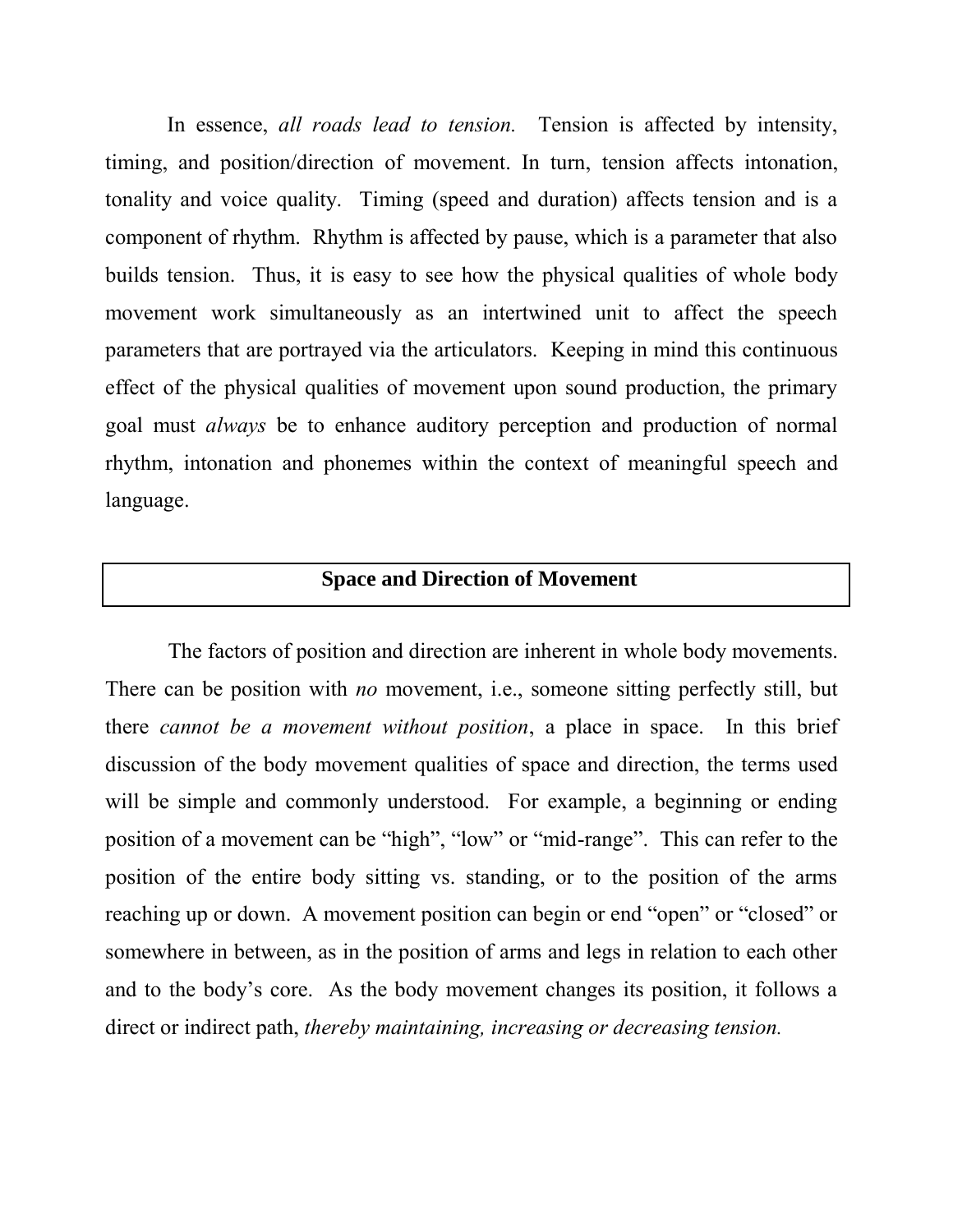#### References

- Armstrong, R.J. et al., (1970). *Developing and writing behavioral objectives.* Tucson, AZ: Educational Innovators Press.
- Asp, C.W., Berry, J., Berry, C.,Parlato, P., & Vertes, D. (1973, May). *Auditory training procedures for children and adults.* Unpublished handout for a short-course presented at ASHA Southeastern Regional Conference. Atlanta, GA.
- Asp, C.W. (1998). *The Verbotonal handbook*. (4<sup>th</sup> ed.). Knoxville, TN: Listen, Inc.
- Asp, C. W. (2006). *Verbotonal speech treatment.* San Diego, CA: Plural Publishing Inc.
- Gavrilovic, Z. (1991). *The art of movement as the stimulation in the rehabilitation of speech and hearing impaired children.* Zagreb, Croatia. Centar SUVAG.
- Guberina, P. (1963). Verbotonal method and its application to the rehabilitation of the deaf. *Proceedings of the international congress on education of the deaf.* Washington, DC: U.S. Government Printing Office.
- Guberina, P. (1967). *The audio-visual global and structural method.* Zagreb, Croatia: Institute of Phonetics, University of Zagreb.
- Guberina, P. (1971). *Phonetic rhythms in the verbo-tonal system*. Unpublished article. Knoxville, TN: University of TN.
- Guberina, P. & Asp, C.W. (1987). *Monograph number thirteen: Verbo-tonal method for rehabilitating people with communication problems.* New York, NY: World Rehabilitation Fund, Inc.
- Harrow, A.J. (1972). *A taxonomy of the psychomotor domain: a guide for developing behavioral objectives.* New York: David McKay Co.
- Kline, M. (personal communication, 2007).